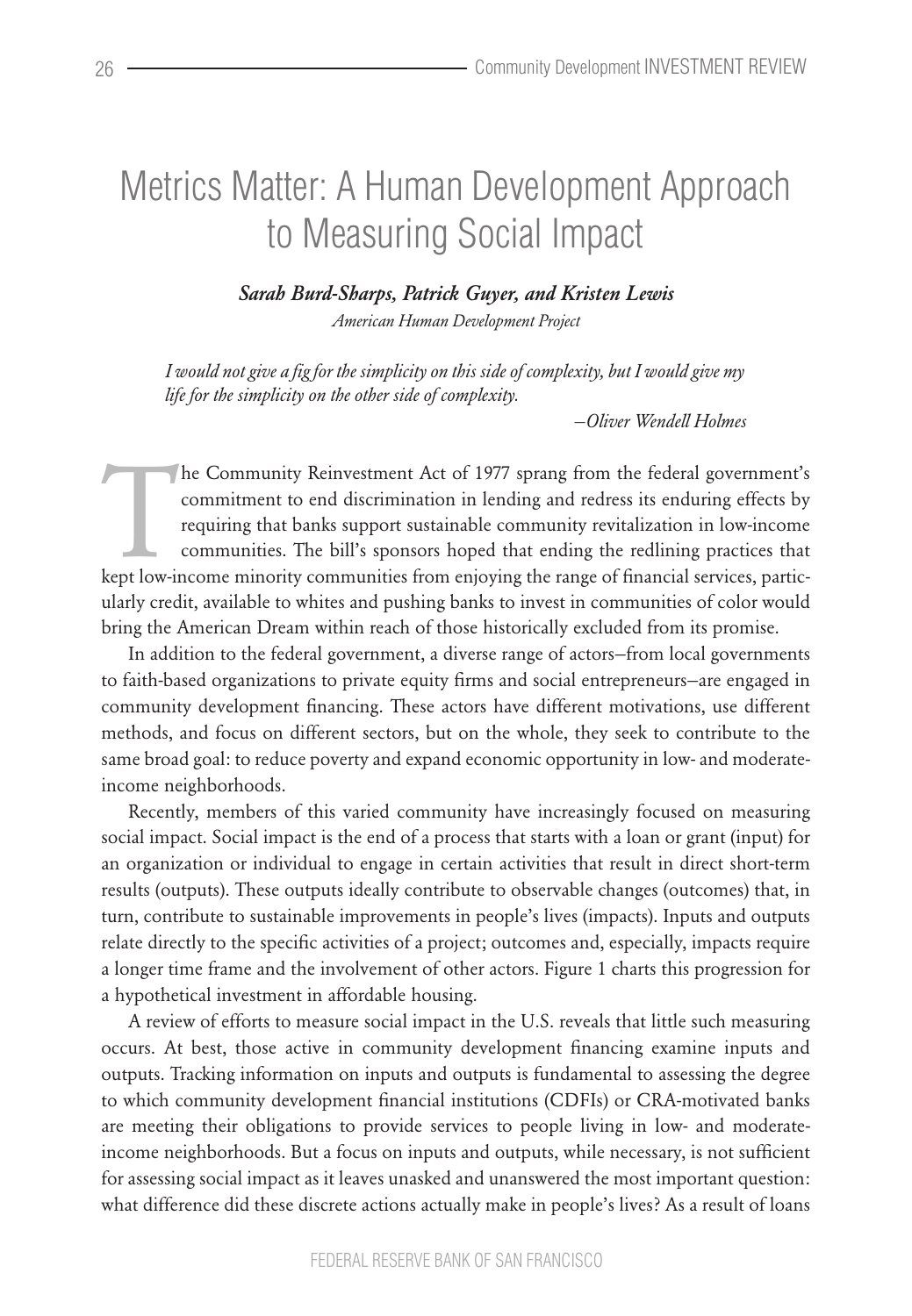made and housing units built, for instance, were fewer families homeless or doubled-up with relatives? Did the improvement in housing quality reduce asthma rates, or did greater housing stability diminish stress and enhance mental health? Did the overall quality of life in a neighborhood improve? These questions cannot be answered by looking only at inputs and outputs. Yet surely they are the questions that must be answered if we are to learn not just whether banks and other lenders are meeting their obligations under the CRA, but also what those services are yielding in terms of human well-being.

## *Figure 1. Social Impact Progression in Affordable Housing*



Knowing which of these impact-related questions to ask also depends on what goals the lender was seeking to advance in making the loan. "Community development" is a broad term, meaning different things to different people. It may mean spurring a viable local economy. It may mean generating greater community solidarity, trust, and social capital. It may mean creating an environment more conducive to good physical health. It may mean supporting residential stability by stemming foreclosures or expanding homeownership. It may mean all, or none, of these things.

In contrast to the U.S. community development industry, the international development field has a long history in measuring impacts. Government aid agencies in affluent democracies have created sophisticated measurement tools to make sure the aid they give to poor countries (using taxpayer dollars) is being used efficiently and effectively. Multilateral organizations, such as the World Bank and the United Nations, are increasingly focused on results to ensure they are moving toward their poverty-reduction goals, and they have developed shared tools and targets all nations can rally around. The most high-profile of these efforts is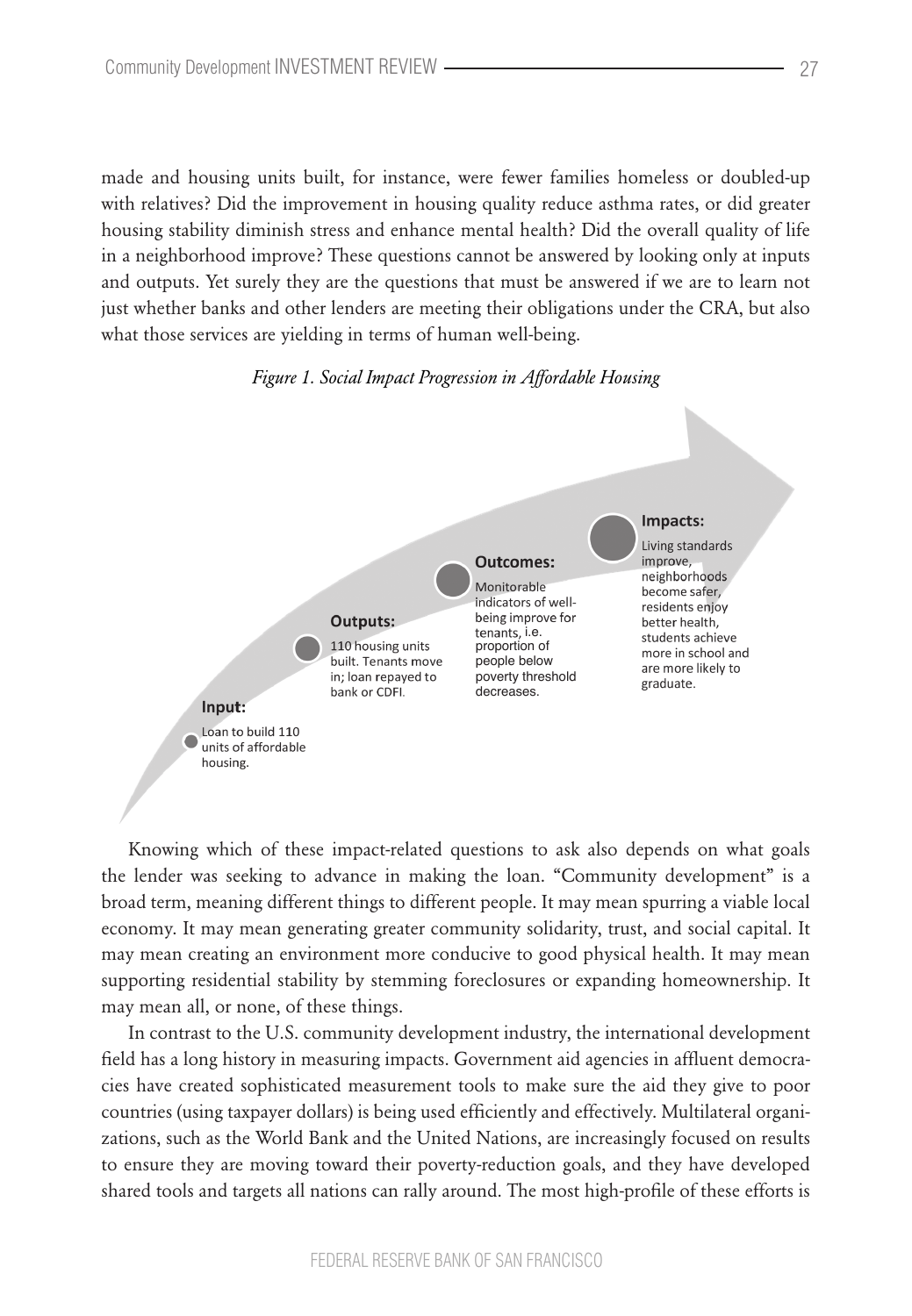the Millennium Development Goals (MDGs), a set of eight goals, each with concrete, timebound targets, to reduce poverty and hunger, child and maternal deaths, and the prevalence of diseases such as malaria and HIV, and to increase school enrollment, women's equality, and environmental sustainability.

The experience of the international community with the MDGs has been overwhelmingly positive. Despite the significant challenges of data collection in poor countries, where statistical systems are often weak, the MDGs have galvanized resources and aligned the actions of an extremely disparate group of actors. Although not perfect, the goals have focused the international development agenda, improved the process of policymaking, and instituted accountability for human progress that in many cases was previously nonexistent.<sup>1</sup> Although not every country will achieve every MDG goal by 2015, many have a shot, and others are far closer than they would have been without this highly visible campaign of quantifiable targets. Moreover, the theory that these social goals might come at the expense of economic growth has been tested and discarded.

Below we introduce a dashboard of impact indicators derived from a well-honed, internationally accepted methodology: the human development approach. Human development is the process of improving people's well-being and expanding the range of opportunities and choices open to them. It is about the real freedom ordinary people have to decide whom to be, what to do, and how to live.

The dashboard is intended to gauge the degree to which inputs lead to outputs that contribute to impacts, in this case desired community improvements such as better health, increased levels of education, or less crime. Each of these improvements, and particularly several in combination, is a critical ingredient for a more competitive, productive workforce; greater economic security; and increased likelihood that children will grow up to become financially stable adults, active consumers, and contributors to vibrant communities. All of these are critical ingredients for future growth, business productivity, and profit. Though only proxies for a complex reality, the rich conceptual framework and simple measures provided by the human development approach offer the community development sector a deep and tested well from which to draw.

The argument for focusing on human development was initially broached by economists who believed that existing economic measures of human progress, particularly "gross domestic product," failed to account fully for the true purpose of development: to improve people's lives. The United Nations, in its inaugural Human Development Report in 1990, introduced this idea and a way to measure it—the "Human Development Index." The report has been produced annually for two decades, and the model, which has been replicated in more than 160 countries, is now viewed as the global gold standard for assessing the wellbeing of populations.

<sup>1</sup>  Sakiko Fukuda-Parr. "Millennium Development Goals: Why They Matter," *Global Governance: A Review of Multilateralism and International Organizations*, 10(4) (2004): pp. 395-402.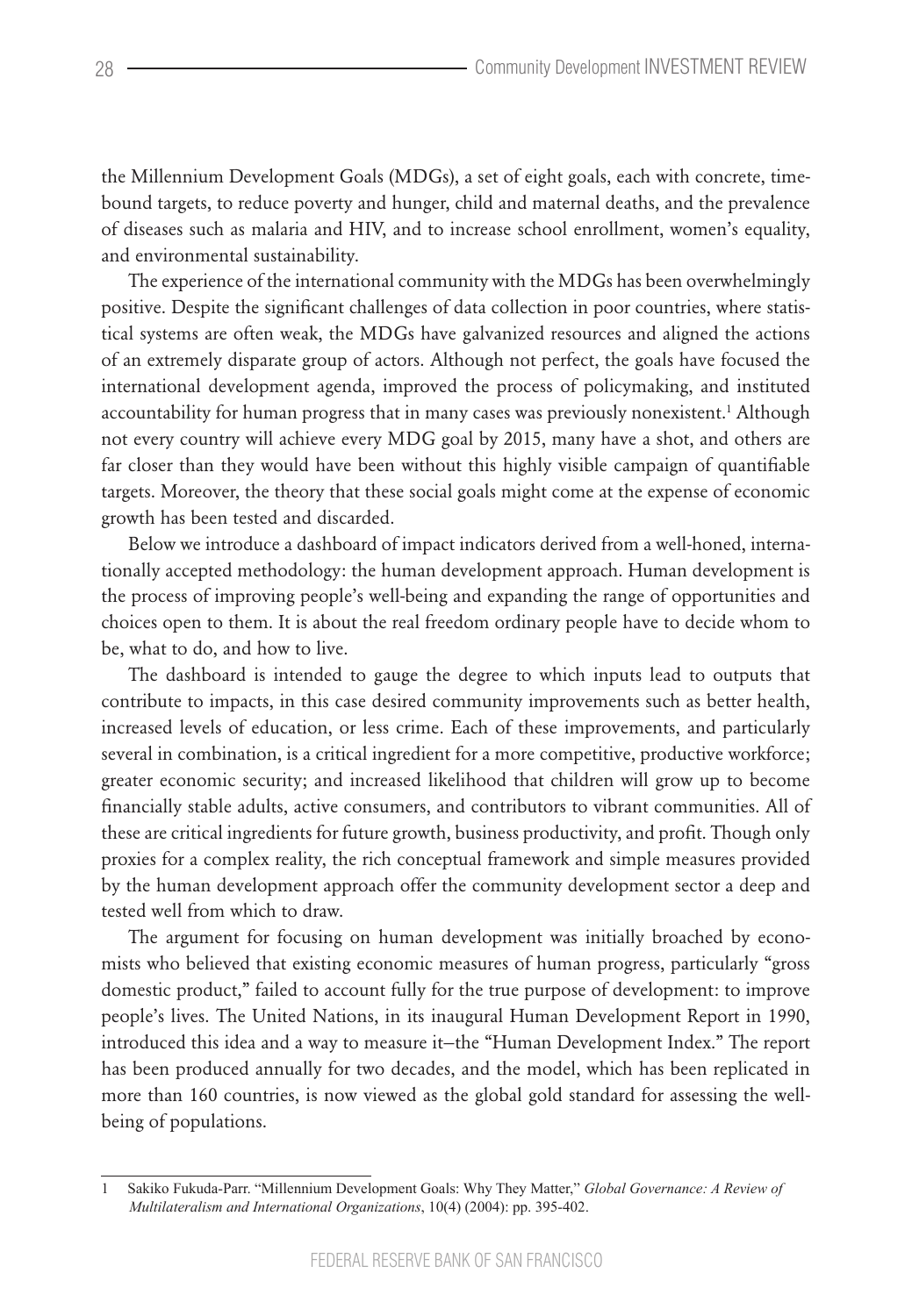We have adapted the U.N. index to create the American Human Development Index and have applied the approach in our Measure of America series.2 Our research shows that even in the most basic areas of human life, huge disparities exist. While the existence of disparities in income is common knowledge, the size of the income gaps as well as the extent of gaps in other areas are surprising to many. Some Americans have life spans, education levels, and incomes that characterized life in the United States 40 or 50 years ago, while others enjoy some of the highest levels of well-being in the world today. For instance, Asian Americans in New Jersey have a life expectancy 26 years longer than Native Americans in South Dakota.<sup>3</sup> The American Human Development Index allows for apple-to-apples comparisons of wellbeing, down to the county and even neighborhood levels, and it empowers its users to track progress, or lack thereof, over time.

Central to the human development approach is the capabilities framework, the brainchild of Nobel Laureate and Harvard economist Amartya Sen. Capabilities—which define what people can do and what they can become—are the equipment one has to pursue a life of value. Basic capabilities valued by virtually everyone include good health, access to knowledge, and a decent material standard of living; these are the three areas measured by the Human Development Index. Other capabilities central to a fulfilling life include participating in the decisions that affect one's life, having control over one's living environment, enjoying freedom from violence, having societal respect, and relaxing and having fun.

Individuals' capabilities are expanded (or constrained) by their own efforts and by societal institutions and conditions. People with extensive, well-developed capabilities have the tools they need to make their vision of "a good life" a reality. Those poor in capabilities are less able to chart their own course and to seize opportunities. Without basic capabilities, human potential remains unfulfilled.

We essentially extend this notion to the CRA and to how its goals relate to the larger and longer-term objectives of community development. Much of the discussion about community development sees mortgages for first-time homebuyers or credit counseling for families as ends in themselves (and thus the metrics that have been developed focus on whether those activities have been carried out). Yet these activities are instead a means to an end. The end is to enlarge people's freedoms and opportunities and improve their well-being. Any effort to improve community development must for its own success do its part to contribute to a greater goal of human development progress. In fact, research in housing, education, health, early childhood, and other areas has changed our understanding of poverty and community development's role in alleviating it by investing in people and place, in community, and human development.4

<sup>2</sup>  See http://www.measureofamerica.org/ for more information on the "Measure of America" series and the American Human Development Project.

<sup>3</sup>  Kristen Lewis and Sarah Burd-Sharps, "A Century Apart: New Measures of Well-being for U.S. Racial and Ethnic Groups." 2010. Available at http://www.measureofamerica.org/acenturyapart.

<sup>4</sup>  Nancy O. Andrews and Christopher Kramer. "Coming Out as a Human Capitalist: Community Development at the Nexus of People and Place," *Community Development Investment Review*, 5 (3)(2009): 47-65.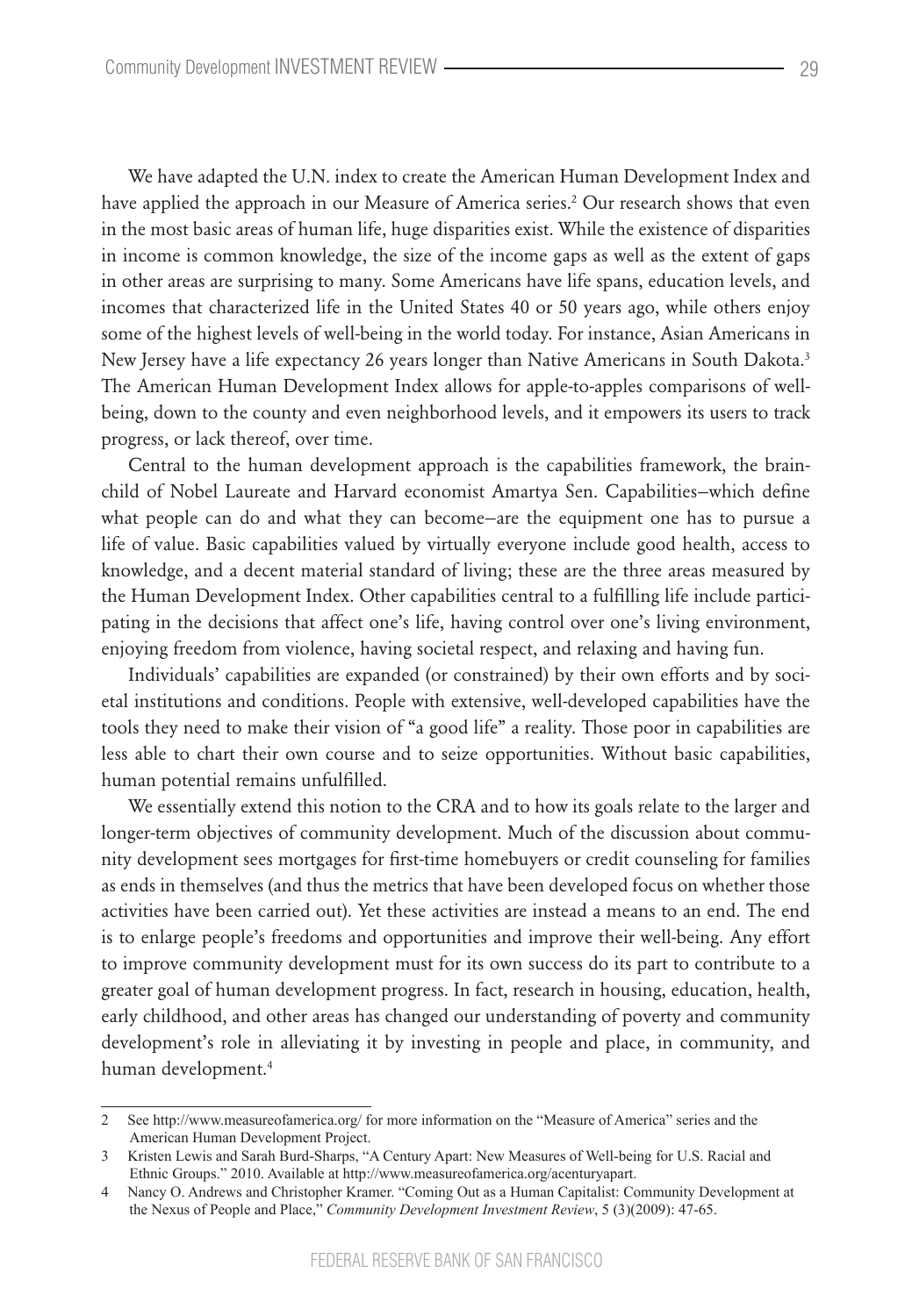Of course, an approach that focuses on outcomes and impacts rather than inputs and outputs can seem daunting, even unrealistic. Inputs and outputs are largely within the control of an executing agency. Outcomes and impacts, on the other hand, are influenced by a host of additional factors outside an organization's control. A CDFI may provide financial counseling to 100 people (input), but the degree to which these 100 people are able to make use of this counseling to better manage their finances is beyond the control of the CDFI. Banks and others are understandably reluctant to be held accountable for outcomes that depend on the actions of others, and indeed no one actor should be held solely accountable for moving the dial on a range of social outcomes; building thriving, viable, healthy communities is not a task for any one organization alone. Nor should lenders abandon their efforts to track inputs and outputs. However, without clear, long-term goals, it is impossible to know if and how the actions of community development actors are making headway on the big problems faced by low-income communities.

The good news is that the international experience in measuring social impact is mature and positive, offering many models for what can work. Experience shows that establishing a baseline and setting targets create a rallying point around which diverse actors can come together. These two actions also assist in mobilizing resources, galvanize public support for action, create a mechanism for prioritizing resources, and introduce accountability.<sup>5</sup> Unlike many parts of the world, the United States is a data-rich country, offering a varied menu of metrics from which to choose. What follows is a possible approach, based in the human development conceptual framework, to place-based measurement of social impact. It requires no major investment or highly skilled statistical expertise because it uses publicly available data sets.

The indicators represented in the "Dashboard of Community Impact" (Figure 2) are those that serve as robust proxies for outcomes in the particular area(s) of community investment under discussion. In the example below, the eight-indicator dashboard is meant as a model for gauging the medium- and long-term impacts of large-scale investments in affordable housing. Ideally, the selection of these indicators would emerge from a collaborative goal-setting process at the community level, and community development actors would align their activities around them. The goal would be to make measurable improvements on these indicators over a period of three to ten years. Values presented for these indicators in the table below present a snapshot of the most recent data available for four metropolitan areas. Were community development actors in these four cities to embark upon a collective effort to improve these indicators, these values would establish a baseline against which to measure future progress.

<sup>5</sup>  Jeff Waage, Rukmini Banerji, Oona Campbell, Ephraim Chirwa, Guy Collender, Veerle Dieltiens, Andrew Dorward, Peter Godfrey-Faussett, Piya Hanvoravongchai, Geeta Kingdon, Angela Little, Anne Mills, Kim Mulholland, Alwyn Mwinga, Amy North, Walaiporn Patcharanarumol,Colin Poulton, Viroj Tangcharoensathien, Elaine Unterhalter, "The Millennium Development Goals: a cross-sectoral analysis and principles for goal setting after 2015," *Lancet and London International Development Centre Commission,* (September, 2010). Available at: http://download.thelancet.com/flatcontentassets/pdfs/S0140673610611968.pdf.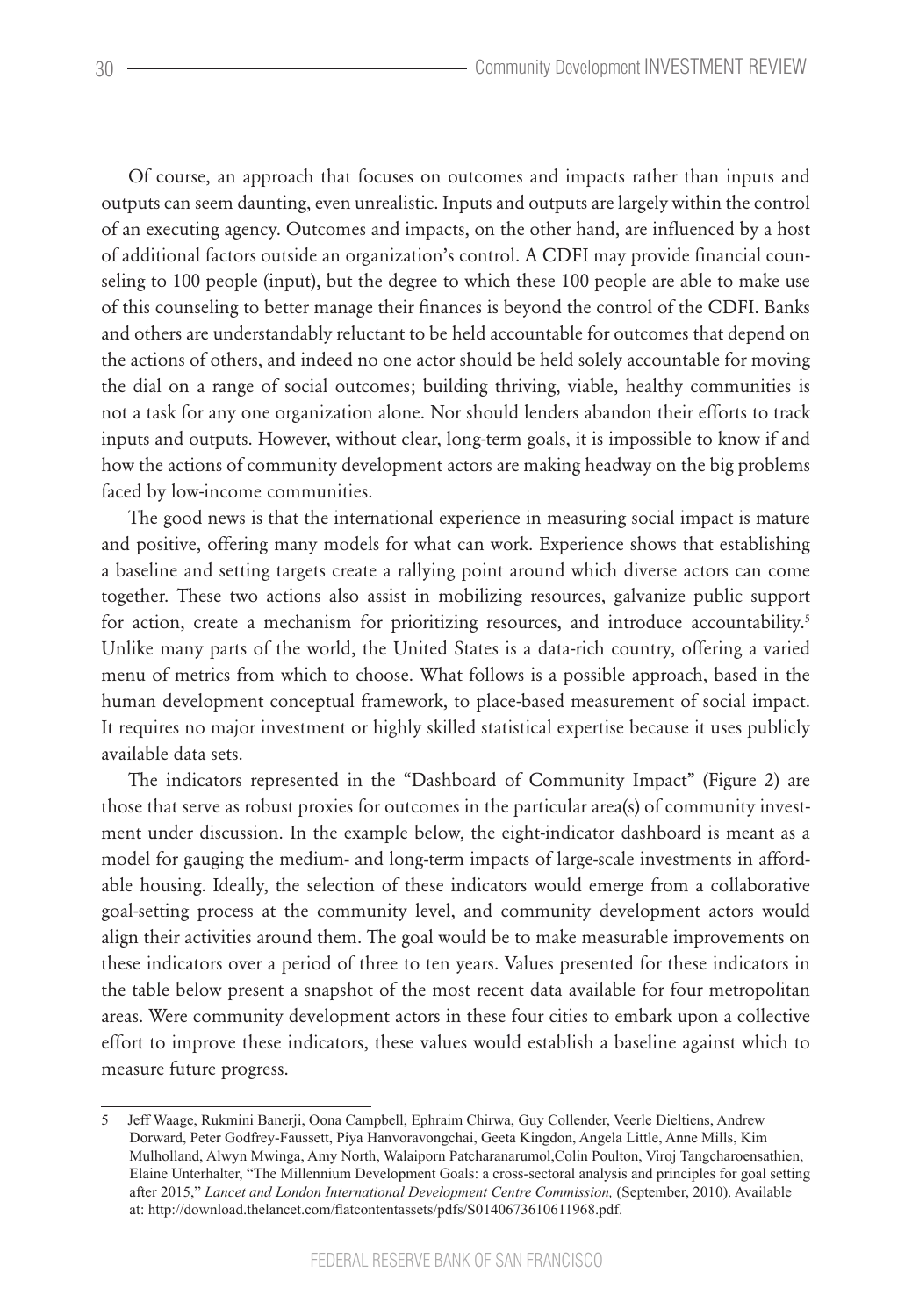| <b>IMPACT</b>                                   | <b>PROXY INDICATORS</b>                                                                        | <b>METROPOLITAN AREAS</b> |                  |               |                     |
|-------------------------------------------------|------------------------------------------------------------------------------------------------|---------------------------|------------------|---------------|---------------------|
|                                                 |                                                                                                | Austin.<br>TХ             | Cleveland.<br>0H | Fresno.<br>CА | Philadelphia,<br>PA |
| <b>Better Living</b><br><b>Standards</b>        | Poverty Rate (% below fed-<br>eral poverty threshold) 2009 <sup>a</sup>                        | 16                        | 18.9             | 21.5          | 24.5                |
| Safer<br><b>Neighborhoods</b>                   | Violent Crime Rate (per<br>100.000) 2009 <sup>b</sup>                                          | 523.3                     | 1,395.5          | 609.3         | 1,238.2             |
|                                                 | Property Crime Rate (per<br>100,000) 2009 <sup>c</sup>                                         | 6,245.5                   | 5,621.1          | 4,368.8       | 3,611.3             |
| <b>Better Health</b>                            | Adult Asthma Rate (%) 2009 <sup>d</sup>                                                        | 12.6                      | 13.6             | <b>NA</b>     | 20.1                |
|                                                 | Adult Self-Reported Poor<br>Mental Health Status (avg.<br>davs/mo.) 2003-2009 <sup>e</sup>     | 3.2                       | 3.8              | 3.6           | 4.4                 |
|                                                 | Consuming Five or More<br>Servings of Fruits or Veg-<br>etables per Day (% of adults)<br>2009f | 34.9                      | 22.3             | <b>NA</b>     | 27.0                |
| <b>Improved</b><br>School<br><b>Performance</b> | Fourth Grade Reading Lev-<br>els, (% reading at or above<br>proficient) 2009 <sup>9</sup>      | 32.0                      | 8.1              | 12.0          | 11.0                |
|                                                 | On-Time High School Gradu-<br>ation Rate (% of freshmen)<br>2008-2009h                         | 68.6                      | 42.3             | <b>NA</b>     | 53.5                |

a. U.S. Census Bureau, "Small Area Income and Poverty Estimates," available at www.census.gov/did/www/saipe/ index.html (accessed August 11, 2011). Statistics are for Travis County, TX; Cuyahoga County, OH; Fresno County, CA; and Philadelphia County, PA.

b. Federal Bureau of Investigation, "Violent Crime and Property Crime Rates: FBI Uniform Crime Reporting Statistics," available at www.ucrdatatool.gov/index.cfm (accessed August 11, 2011). Statistics are based on data reported by the Austin, Cleveland, Fresno, and Philadelphia police departments.

c. Ibid.

d. The asthma rate is the percentage of adults who have ever been told they have asthma. Centers for Disease Control and Prevention, "Behavioral Risk Factor Surveillance System," available at www.cdc.gov/brfss/index.htm (accessed August 11, 2011). Statistics are for Travis County, TX; Cuyahoga County, OH; and Philadelphia County, PA.

e. "County Health Rankings 2011," available at www.countyhealthrankings.org/ (accessed August 11, 2011). Statistics are for Travis County, TX; Cuyahoga County, OH; Fresno County, CA; and Philadelphia County, PA.

f. Centers for Disease Control and Prevention, "Behavioral Risk Factor Surveillance System," available at www.cdc. gov/brfss/index.htm (accessed August 11, 2011).

g. National Center for Education Statistics, "NAEP Data Explorer," available at http://nces.ed.gov/nationsreportcard/ naepdata/ (accessed August 11, 2011. Statistics are for fourth graders in the Austin Independent School District, the Cleveland Independent School District, the Fresno United School District, and the School District of Philadelphia.

h. R. Stillwell, A.M. Noel, C. Plotts, and J. Sable, "NCES Common Core of Data Public-Use Local Education Agency Dropout and Completion Data File: School Year 2008–09" (NCES 2011-314) (Washington, DC: U.S. Department of Education, 2011), available at http://nces.ed.gov/pubsearch (accessed August 8, 2011). Statistics are for the Austin Independent School District, Cleveland City School District, and the Philadelphia School District.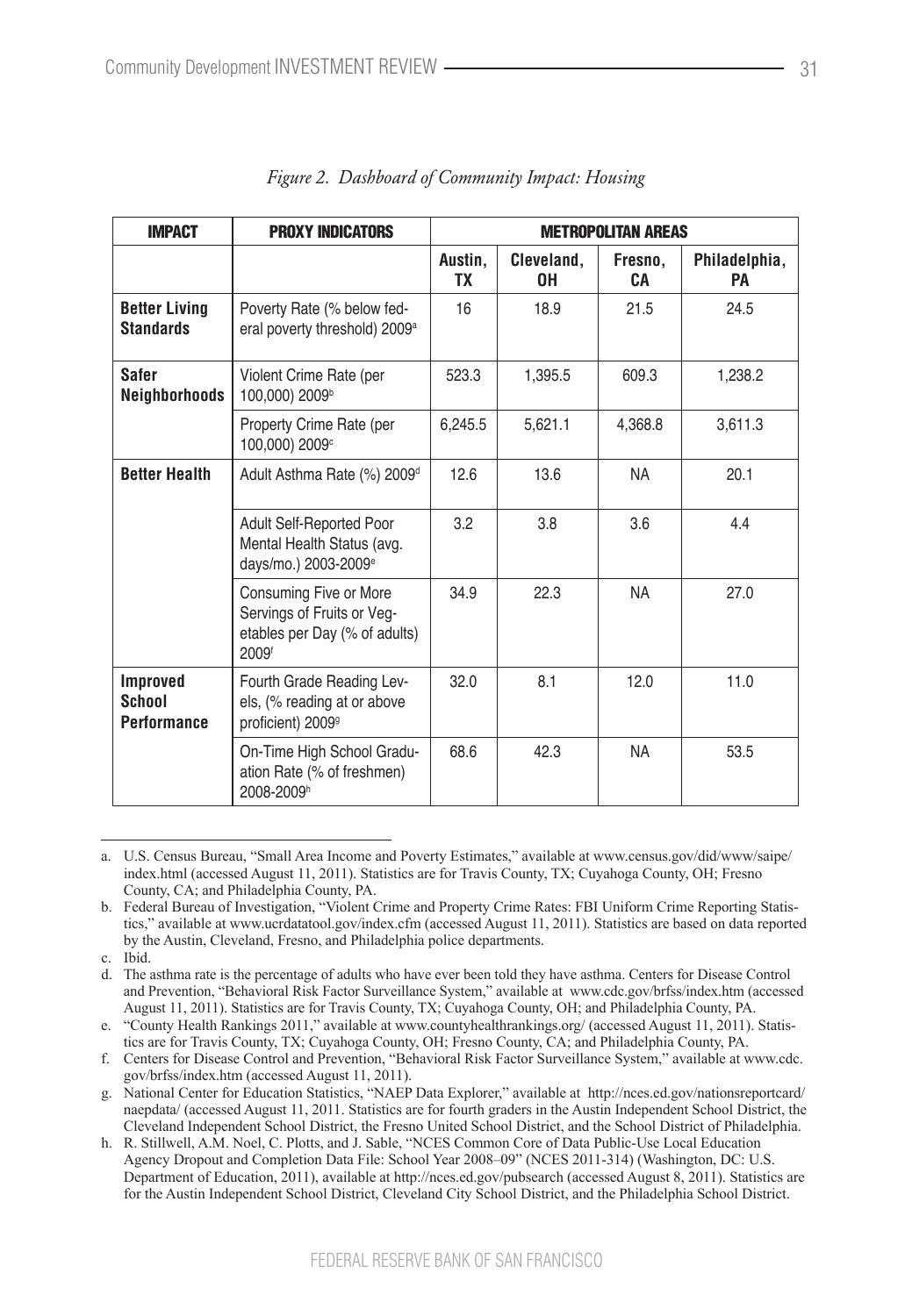## What do these indicators measure?

- The **poverty rate** is an intuitive proxy for material and social hardship. While the poverty rate is criticized<sup>1</sup> for being based on outdated assumptions about household purchasing patterns, this indicator remains a widely available, and thus widely used, barometer of economic well-being in communities.
- **Violent and property crime rates** together compose indicators of neighborhood safety; these indicators are relatively sensitive to short-term policy changes and community investments.
- **Asthma rates** track the prevalence of this chronic disease, which is associated with environmental triggers that abound in dilapidated housing (for example, cockroaches, mold, and rodents) and in neighborhoods with a disproportionate share of toxic industries (such as garbage transfer stations, bus depots, etc.)
- The mean number of days per month of **poor mental health** among adults can be influenced by the stress of living in substandard housing, overcrowded conditions, or from moving multiple times in a short period of time.<sup>2</sup>
- • **Daily fresh fruit and vegetables** is a proxy indicator for a healthy diet and food security. Families experiencing housing insecurity are often at high risk for food insecurity as well, which has a particularly damaging impact on growing brains and bodies.<sup>3</sup> Inadequate household income can result in an inability to pay for relatively more costly fresh produce. Furthermore, some low-income areas are "food deserts," meaning that they lack fullservice grocery stores and have a surfeit of fast food outlets and corner stores, conditions associated with obesity and diabetes.4
- An important measure of student achievement is the percentage of fourth graders not demonstrating **reading proficiency** on the National Assessment of Educational Progress test. Reading proficiency is a strong predictor of school success, and housing insecurity in early childhood is associated with inhibited cognitive and social development and poor school performance.5
- Students who do not graduate from high school on time are at a higher risk of never graduating, not going on to higher education, and neither working nor attending school in early adulthood than those who graduate on time. A lack of housing security during adolescence has been linked to a greater risk of not completing high school.<sup>6</sup>

<sup>1</sup>  For an in-depth review of the shortcomings of the current poverty measure and suggestions for its improvement, see Constance F. Citro and Robert T. Michael, eds., *Measuring Poverty: A New Approach.* (Washington, DC: National Research Council, 1995).

<sup>2</sup>  W.R. Gove, M. Hughes, and O.R. Galle, "Overcrowding in the Home: An Empirical Investigation of Its Possible Pathological Consequences," *American Sociological Review*, 44(1)(1979;):59–80; S.E. Gilman, I. Kawachi, G. M. Fitzmaurice, and L. Buka, "Socio-economic Status, Family Disruption, and Residential Stability in Childhood: Relation to Onset, Recurrence and Remission of Major Depression," *Psychological Medicine,* 33(8) (2003): 1341–55.

<sup>3</sup>  Mark Nord, "Food Insecurity in Households with Children: Prevalence, Severity, and Household Characteristics" (EIB-56) (Washington, DC: U.S. Department of Agriculture, Economic Research Service, September 2009).

<sup>4</sup>  Nancy Adler and Ichiro Kawachi, "Reaching for a Healthier Life: Facts on Socioeconomic Status and Health in the U.S." Presentation to the National Health Policy Forum, Washington, DC, March 14, 2008.

<sup>5</sup>  Cutts et al., US Housing Insecurity and the Health of Very Young Children."

<sup>6</sup>  R. W. Rumberger, "The Causes and Consequences of Student Mobility," *Journal of Negro Education*, 72(1)  $(2003):6-21.$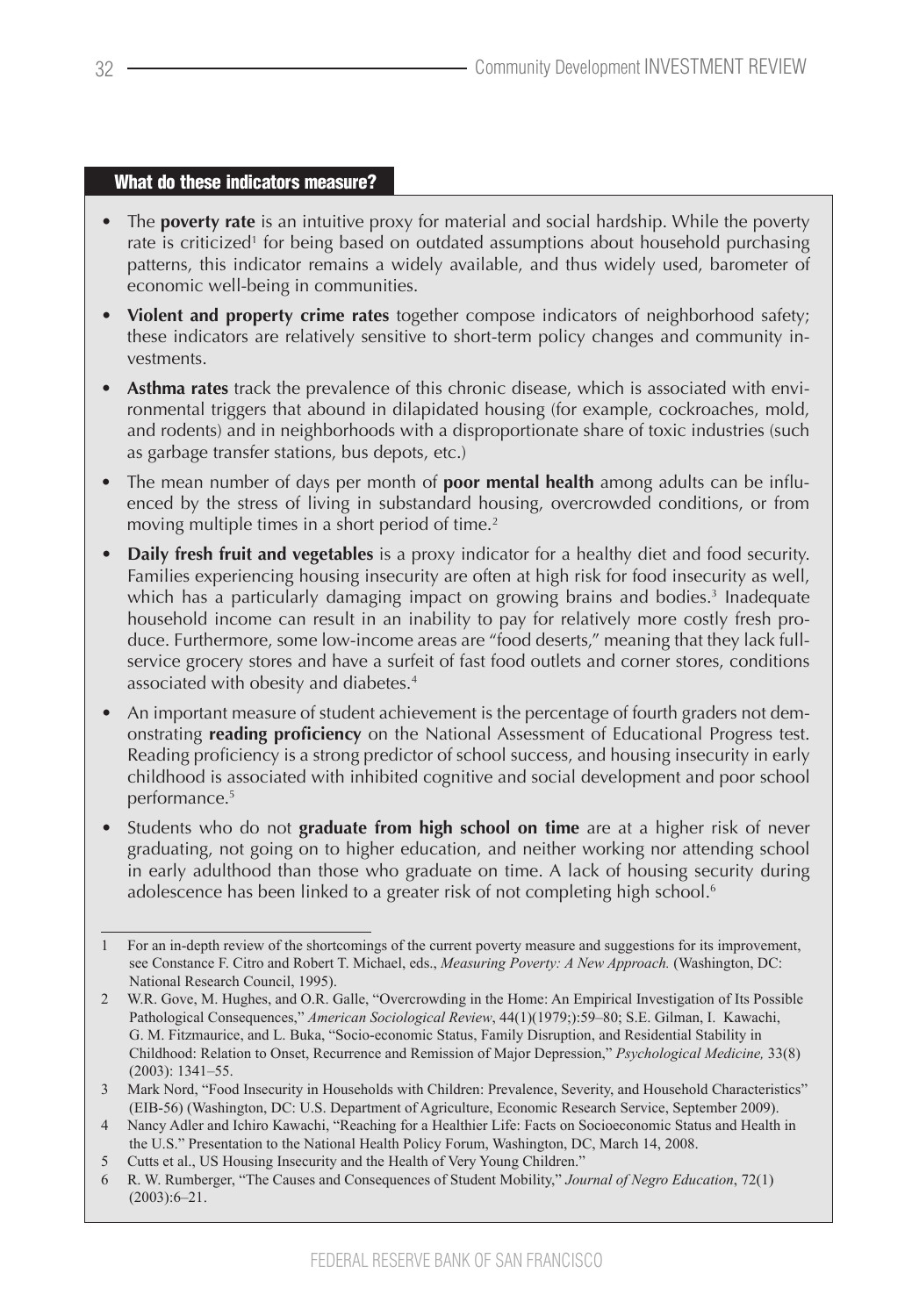For the purposes of this example, we chose a limited set of indicators on the contribution of safe, affordable housing to a range of well-being outcomes, particularly living standards, neighborhood safety, health, and educational achievement. A considerable body of research has demonstrated that the impact of high housing costs on low-income families can be both severe and long-lasting, particularly for young children. High housing costs, for example, can force families to make nearly impossible choices between paying rent or paying for food, medical care, heat, or other essentials. Unaffordable housing can also result in stressful overcrowding, or compel families to remain in areas with poor schools, high crime rates, few healthy food options, and limited transportation. Finally, housing instability can harm children's healthy development, both physical and psychological.<sup>6</sup>

## **Conclusion**

Measuring social impact appears daunting. Many CRA-obligated institutions are trying to comply with regulations that they provide banking services (beyond deposit) to low-and middle-income communities. Few want to be held accountable for outcomes beyond their control when they are contributing just one piece to a larger effort, and most lack the capacity to assess social impacts in a meaningful way on their own. Yet although the reluctance of CRA-obligated institutions to wade into this area is understandable, business as usual—that is, calling lending "impact investing" without targeting or measuring impacts—is not a particularly defensible option.

Fortunately, there is no need to reinvent the wheel when it comes to data collection; reliable data already exist in user-friendly formats. There remains, however, a need for all actors to engage in a more systematic and deliberate multi-stakeholder process of setting goals for community development investing and tracking progress against those goals. Such a collaborative process would address some of CRA-obligated institutions' accountability and capacity concerns.

The rhetoric of "social impact" that pervades the community development conversation is evidence of a widespread agreement that these discrete interventions are in the service of a larger goal; namely, ensuring that all people have the capabilities and conditions they need to invest in themselves and their families and to be productive members of society. If that is indeed the goal, then the field needs processes, targets, and measurements that can identify when we are succeeding.

W.R. Gove, M. Hughes, and O.R. Galle, "Overcrowding in the Home: An Empirical Investigation of Its Possible Pathological Consequences," *American Sociological Review,* 44(1)(1979;):59–80; S.E. Gilman, I. Kawachi, G. M. Fitzmaurice, and L. Buka, "Socio-economic Status, Family Disruption, and Residential Stability in Childhood: Relation to Onset, Recurrence and Remission of Major Depression," *Psychological Medicine,* 33(8)(2003): 1341–55.